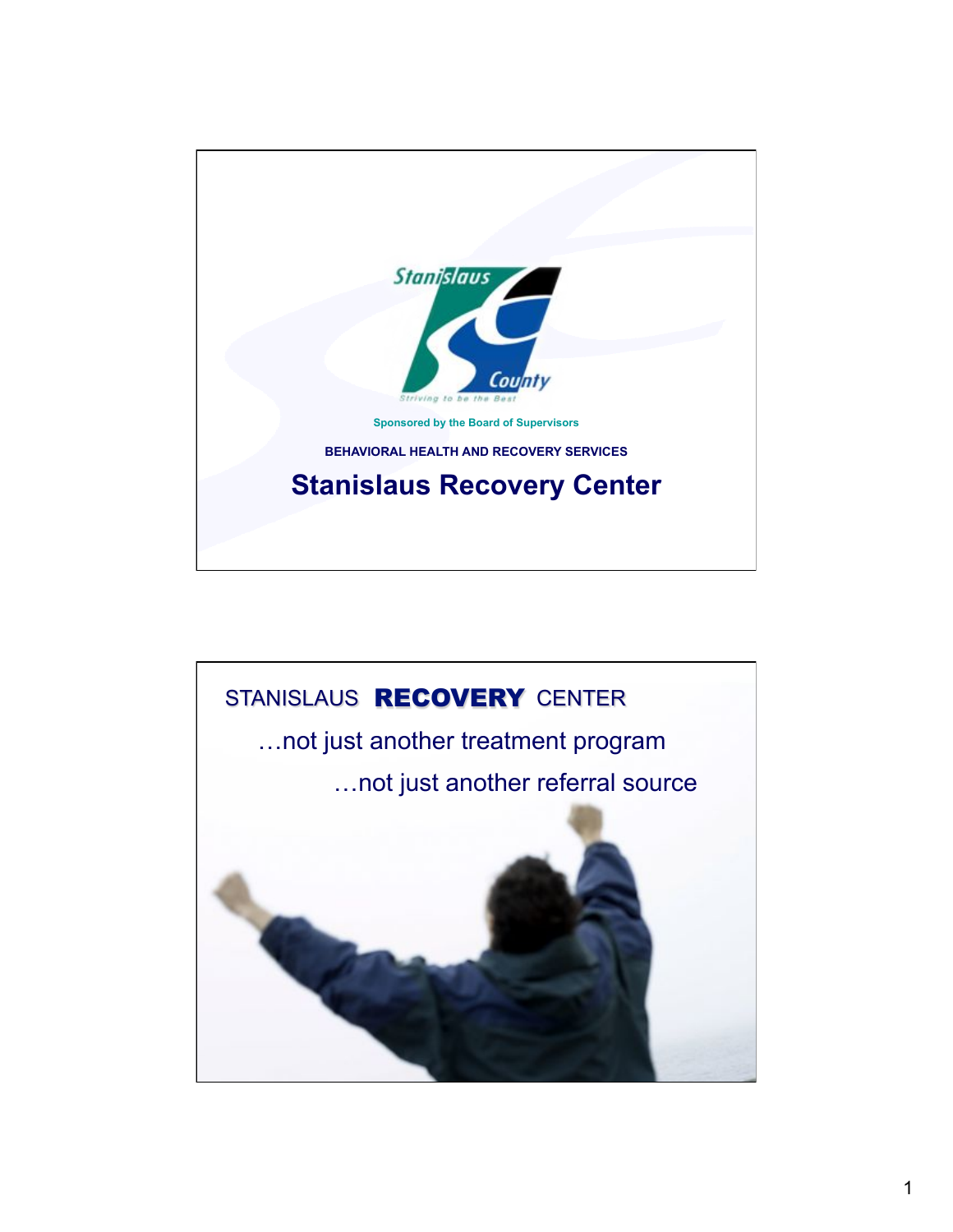

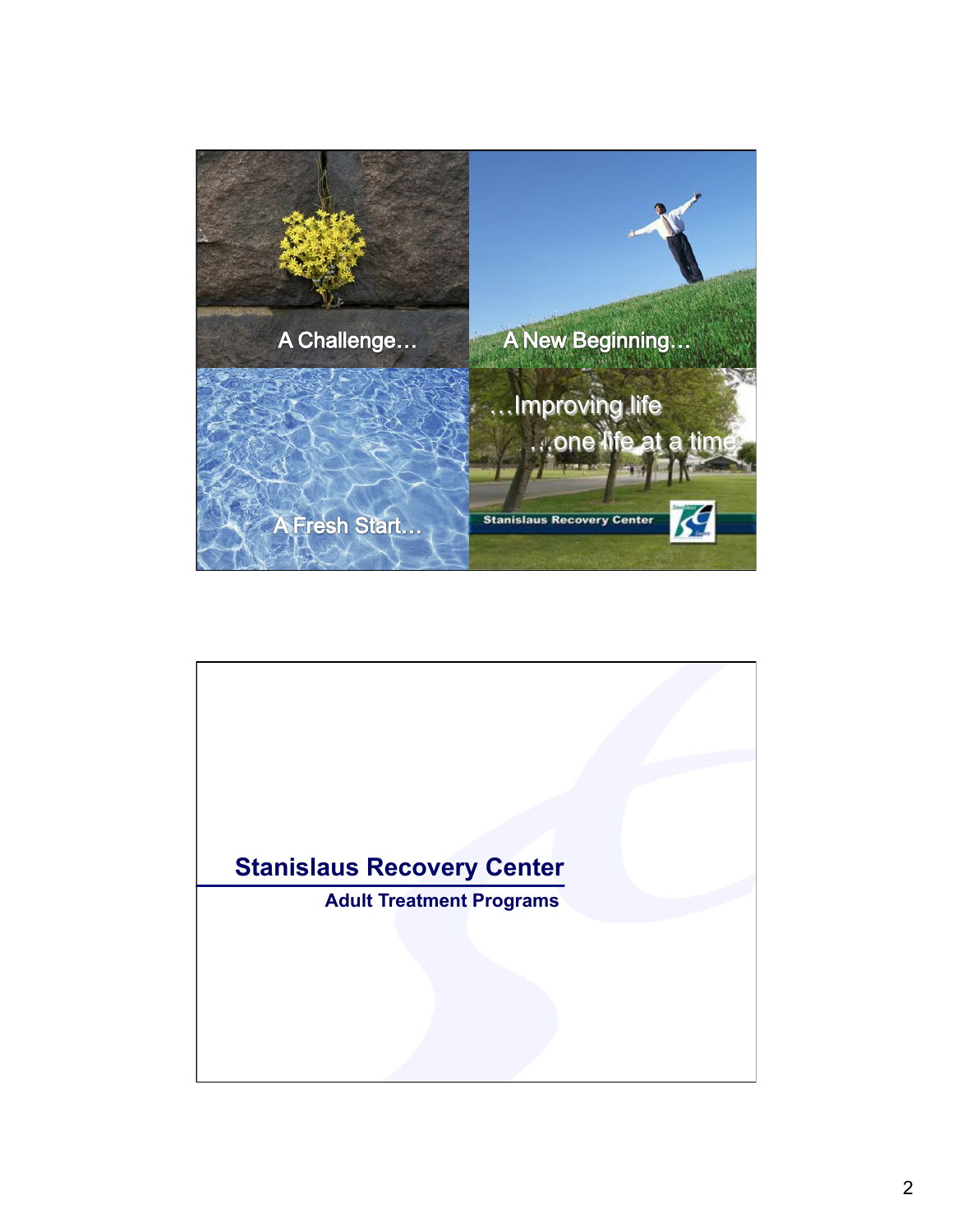

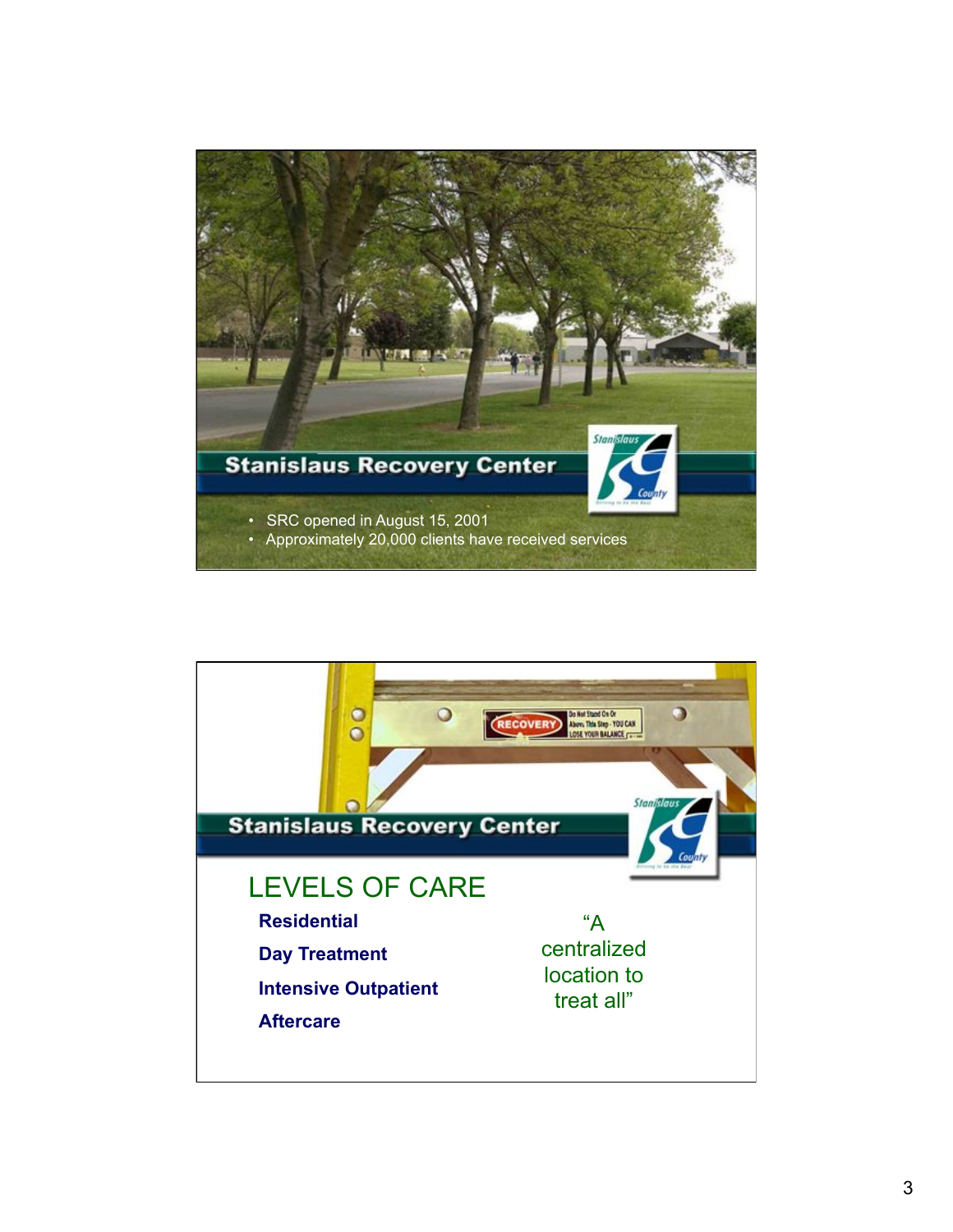

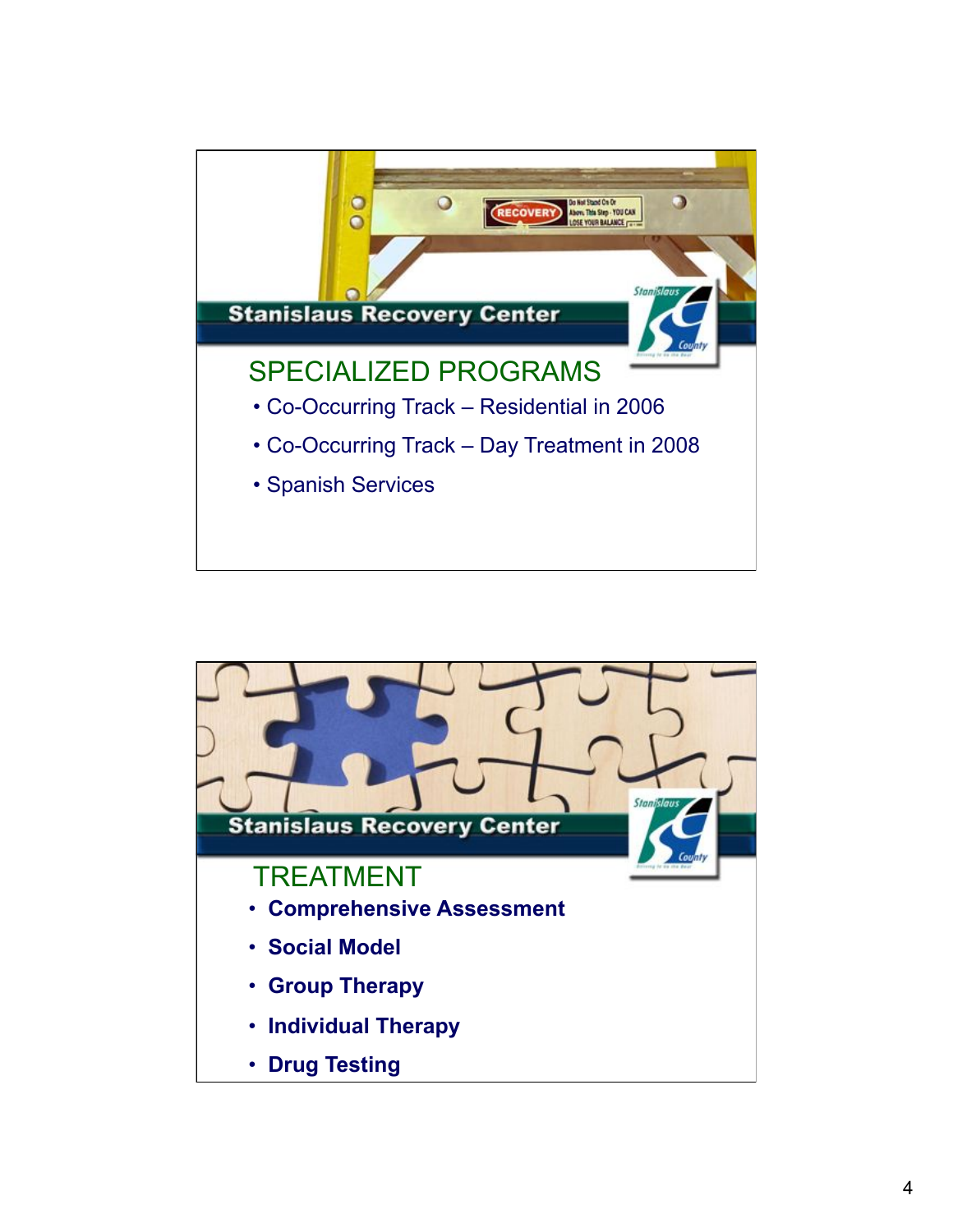

| <b>Budget Overview</b><br><b>Stanislaus Recovery Center</b> |           |           |           |  |
|-------------------------------------------------------------|-----------|-----------|-----------|--|
|                                                             | 07-08     | 08-09     | 09-10     |  |
| <b>SRC</b>                                                  | 4,469,985 | 3,852,019 | 3,583,767 |  |
| <b>Perinatal</b>                                            | 562,902   | 651,816   | 00        |  |
| <b>Total</b>                                                | 5,027,887 | 4,503,836 | 3,583,767 |  |
|                                                             |           |           |           |  |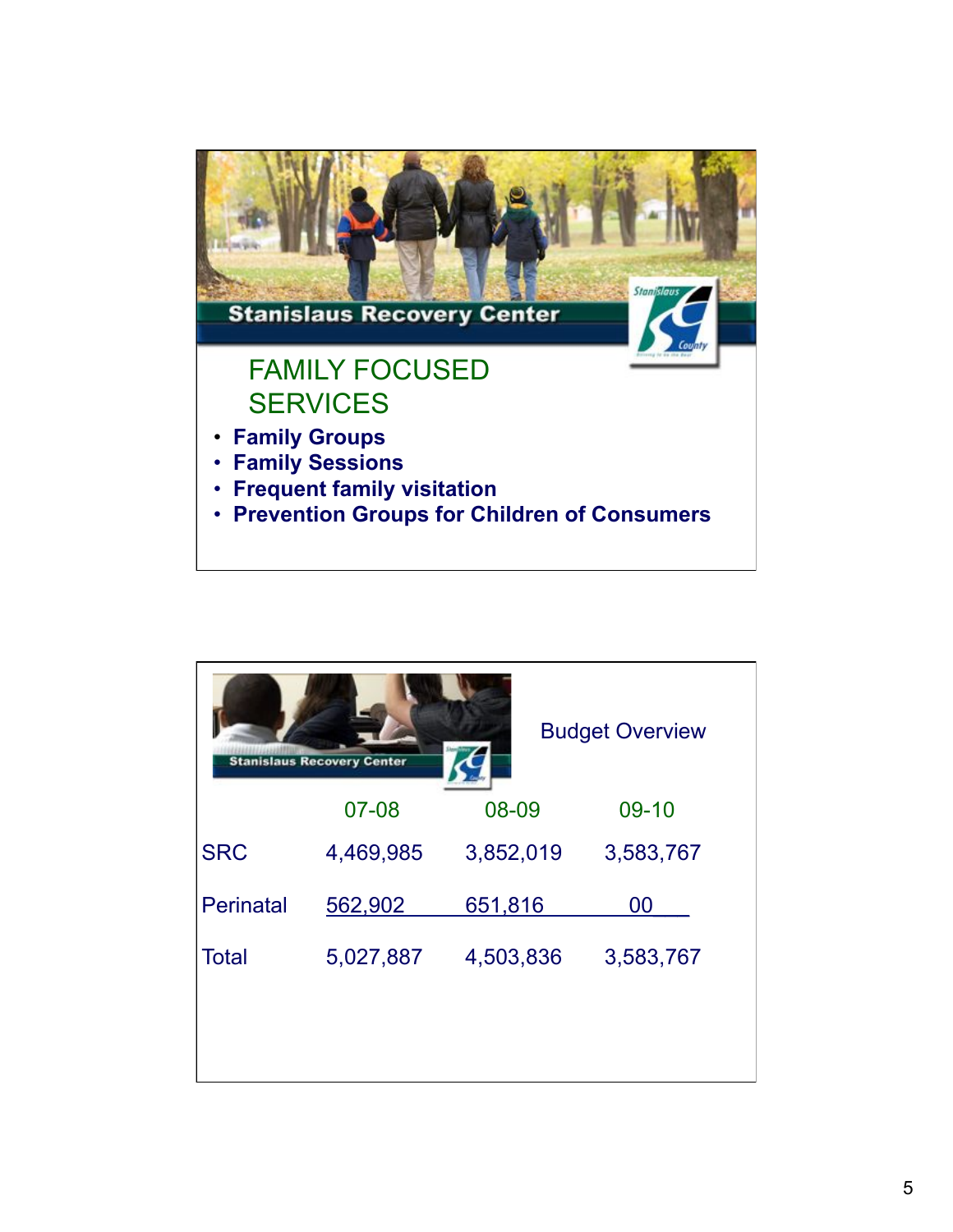| <b>Stanislaus Recovery Center</b> |           | <b>Census</b> |       |
|-----------------------------------|-----------|---------------|-------|
|                                   | $07 - 08$ | 08-09         | 09-10 |
| <b>Assessment</b>                 | 710       | 618           | 845   |
| <b>Residential</b>                | 850       | 852           | 586   |
| Day Treatment                     | 392       | 311           | 102   |
| Outpatient                        | 613       | 581           | 561   |
| <b>Total</b>                      | 2565      | 2362          | 2094  |

| <b>Stanislaus Recovery Center</b> |       | Gender |       |
|-----------------------------------|-------|--------|-------|
|                                   | 07-08 | 08-09  | 09-10 |
| Female                            | 33%   | 34%    | 35%   |
| <b>Male</b>                       | 67%   | 68%    | 65%   |
| <b>Total</b>                      | 2565  | 2362   | 2094  |
|                                   |       |        |       |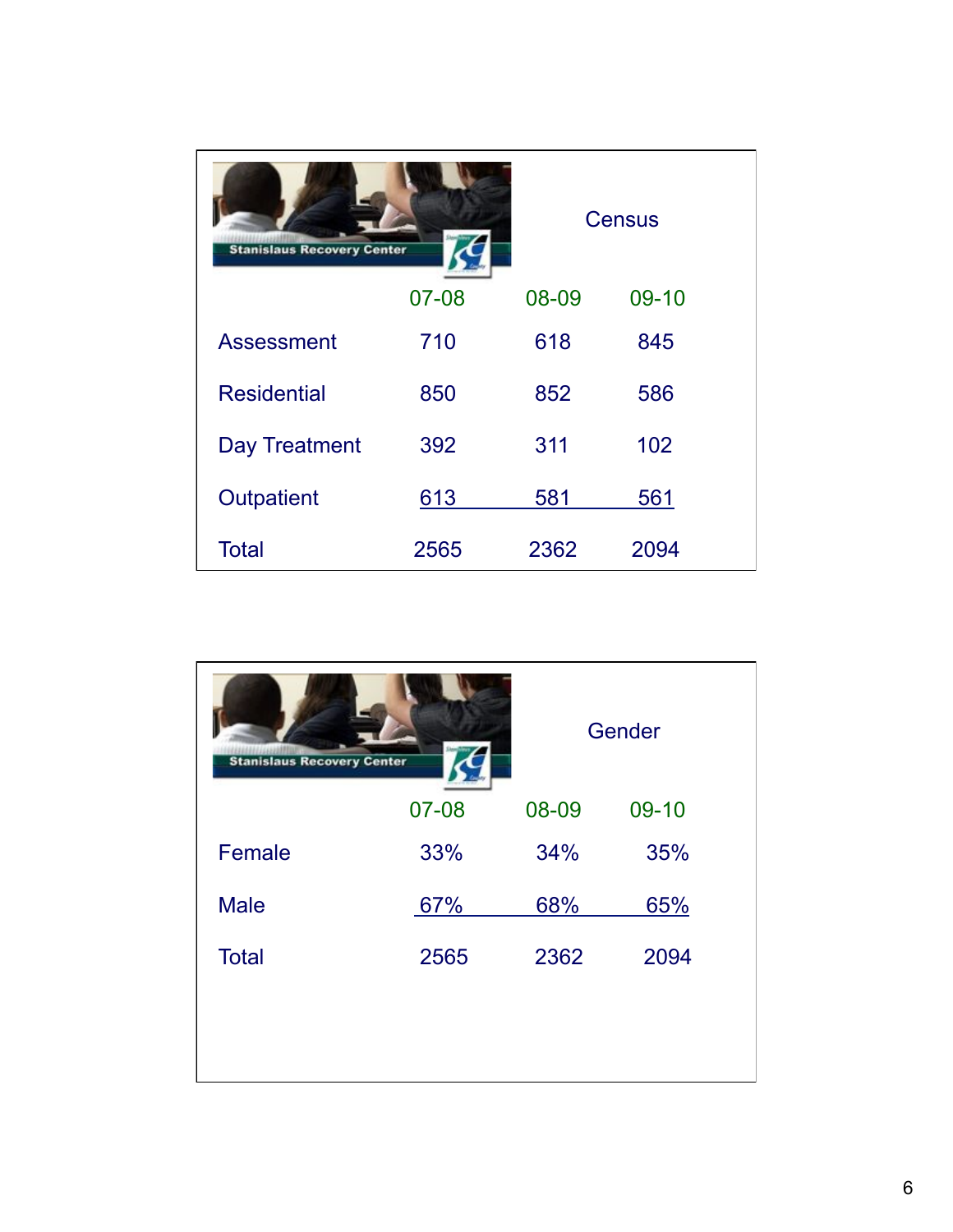| Community<br><b>Stanislaus Recovery Center</b> |       |       |       |
|------------------------------------------------|-------|-------|-------|
|                                                | 07-08 | 08-09 | 09-10 |
| <b>Ceres</b>                                   | 361   | 310   | 258   |
| <b>Modesto</b>                                 | 1388  | 1369  | 1248  |
| <b>Turlock</b>                                 | 302   | 231   | 207   |
| <b>Other</b>                                   | 514   | 452   | 381   |
| <b>Total</b>                                   | 2565  | 2362  | 2094  |

| <b>Ethnicity</b><br><b>Stanislaus Recovery Center</b> |           |       |       |
|-------------------------------------------------------|-----------|-------|-------|
|                                                       | 07-08     | 08-09 | 09-10 |
| <b>African American</b>                               | 102       | 131   | 88    |
| <b>Hispanic</b>                                       | 786       | 711   | 717   |
| Caucasian                                             | 1587      | 1419  | 1282  |
| <b>Other</b>                                          | <u>90</u> | 101   | 7     |
| <b>Total</b>                                          | 2565      | 2362  | 2094  |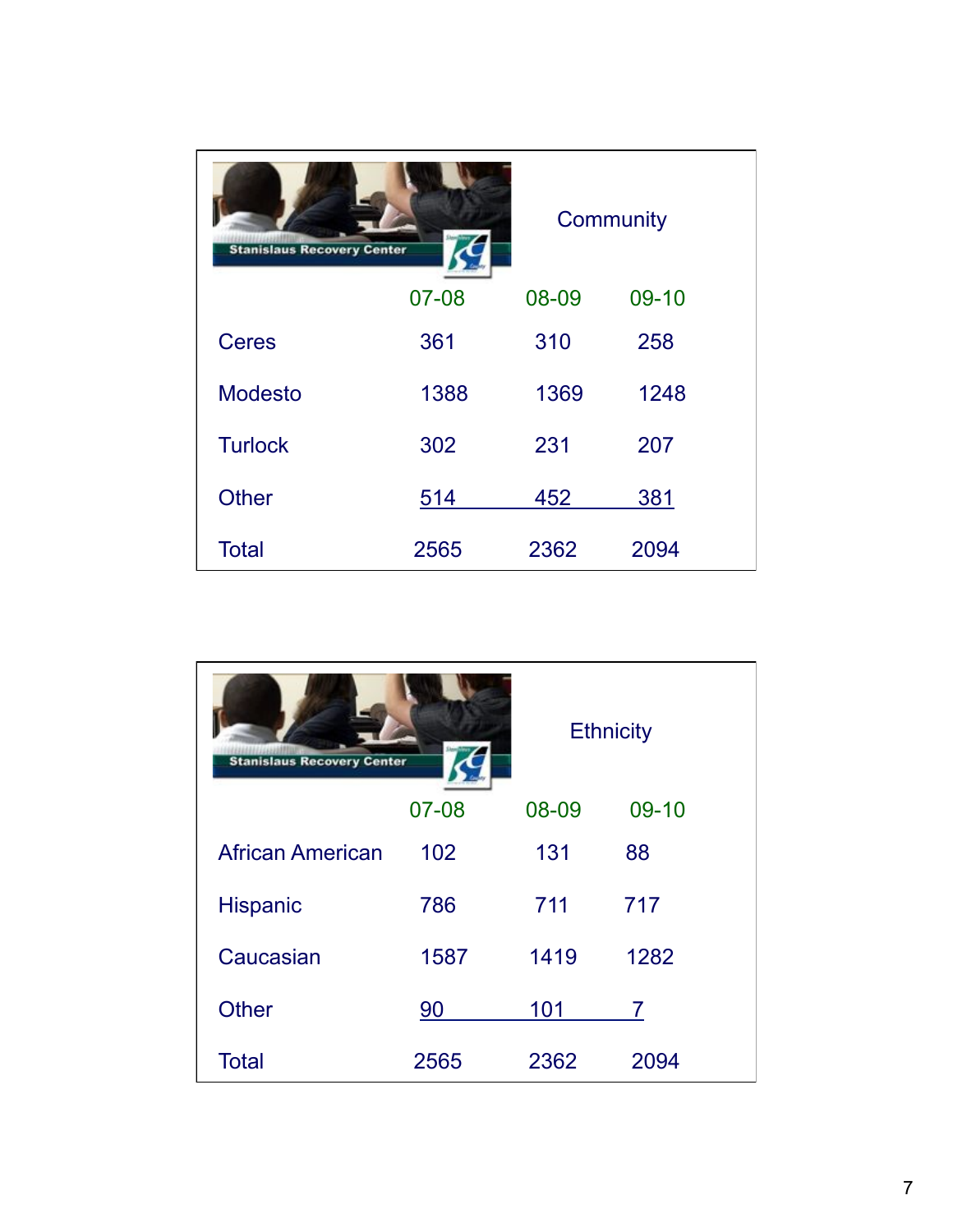| <b>Stanislaus Recovery Center</b>                       |       |                | <b>Staffing</b><br>40% Staff Reduction |  |
|---------------------------------------------------------|-------|----------------|----------------------------------------|--|
|                                                         | 07-08 | 08-09          | 09-10                                  |  |
| <b>Behavioral</b><br><b>Health</b><br><b>Specialist</b> | 9     | $\overline{7}$ | 6                                      |  |
| <b>Clinical</b><br><b>Services</b><br><b>Technician</b> | 21    | 16             | 11                                     |  |
| <b>Clerical</b>                                         | 3     | 3              | 2.5                                    |  |

| <b>Stanislaus Recovery Center</b>                |           | <b>Outcomes</b> |       |  |
|--------------------------------------------------|-----------|-----------------|-------|--|
|                                                  | $07 - 08$ | 08-09           | 09-10 |  |
| <b>Residential</b><br>Completion<br><b>Rates</b> | 67%       | 68%             | 69%   |  |
| Outpatient<br>Follow-up<br><b>Rates</b>          | 45%       | 51%             | 50%   |  |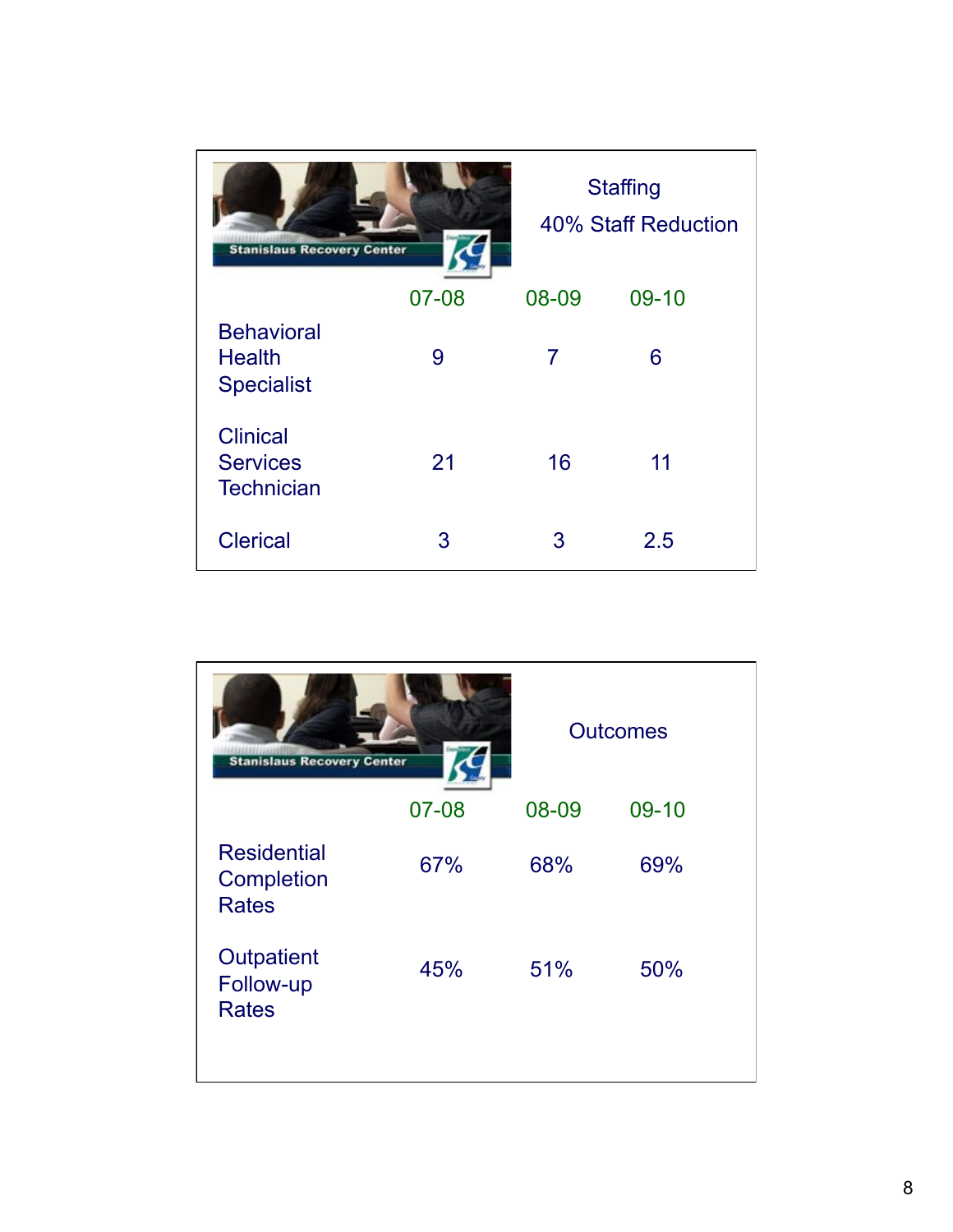